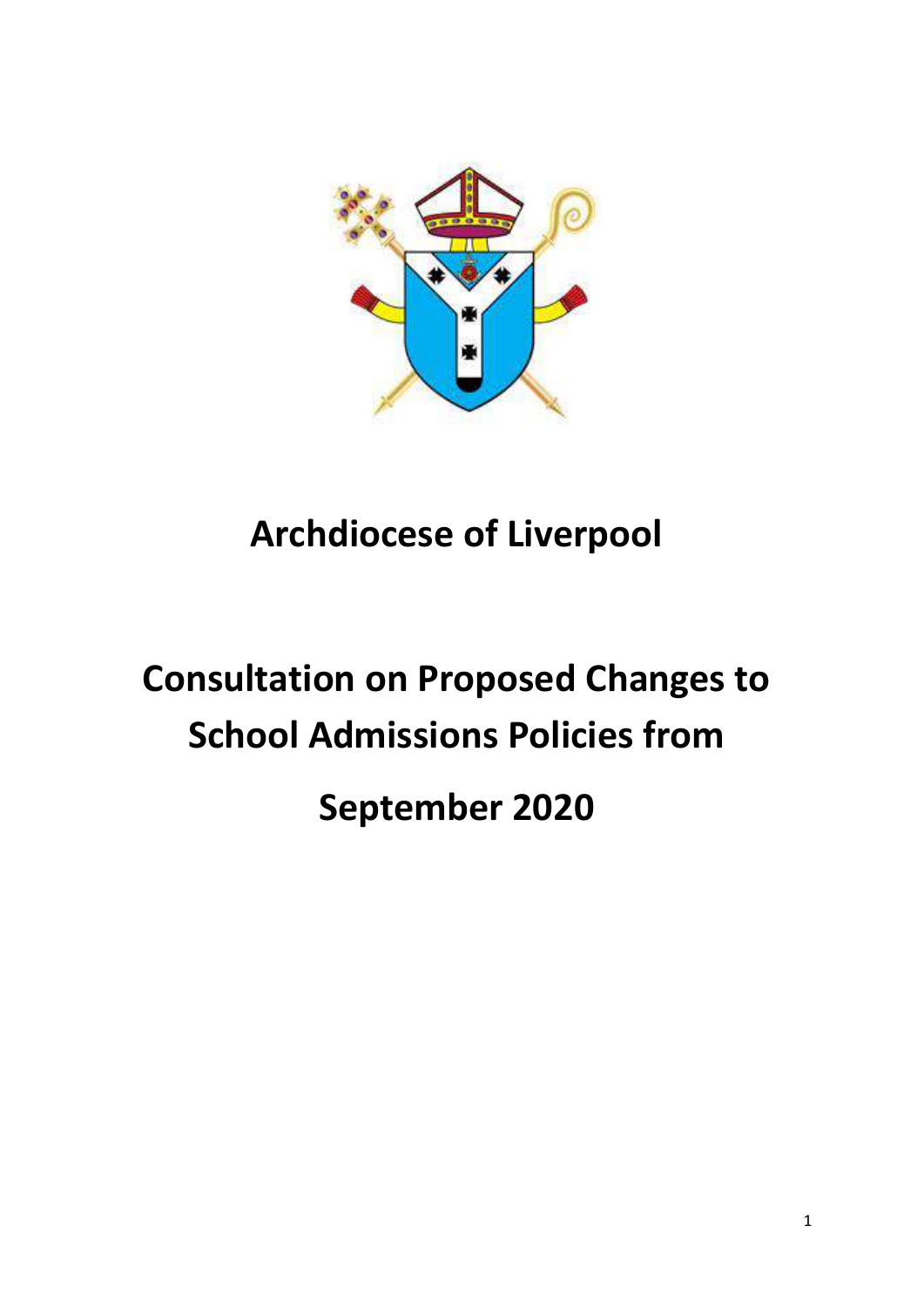# **Background**

- 1. The Admissions Code of Practice 2012 requires an admission authority to consult each time it proposes to make significant changes to its admission arrangements. The Archdiocese of Liverpool is co-ordinating a consultation process on behalf of the Governing Bodies that are the admission authorities of the schools listed in Appendix 1 of this document.
- 2. In accordance with the Admissions Code, a consultation period must run for a minimum of six weeks and take place between 1 October and 31 January. The process allows parents, other schools, local authorities and other interested stakeholders to raise comments or concerns about the proposed arrangements. This document is particularly for the attention of parents, other admissions authorities, the local authority and other local dioceses. **This consultation will run between 3 December 2018 and 25 January 2019.** Information on how you can respond can be found from paragraph 10 below.

# **Catholic Schools in the Trusteeship of the Archdiocese of Liverpool**

- 3. It is expected that all schools within the Trusteeship of the Archdiocese of Liverpool and those under other trusteeship that wish to do so - adopt a common admissions policy to fulfil the objectives of:
	- Ensuring that all of school Governing Bodies, as admissions authorities, are compliant with the current Admissions Code;
	- Supporting schools in admissions processes;
	- Ensuring that schools provide clear and consistent information to parents seeking a place at a Catholic school for their child, and;
	- Seeking to maximise the opportunities for Catholic siblings to access places in schools.

# **Proposed Changes to Admissions Policies**

4. Oversubscription Criteria

It is proposed to alter criterion 1 to include for children who have been in state care outside of England and ceased to be in state care. This change is in accordance with a request from the Department for Education for all admissions authority to give priority to such children. The changes to the primary school and secondary school oversubscription criteria is set out on page 3 of this document.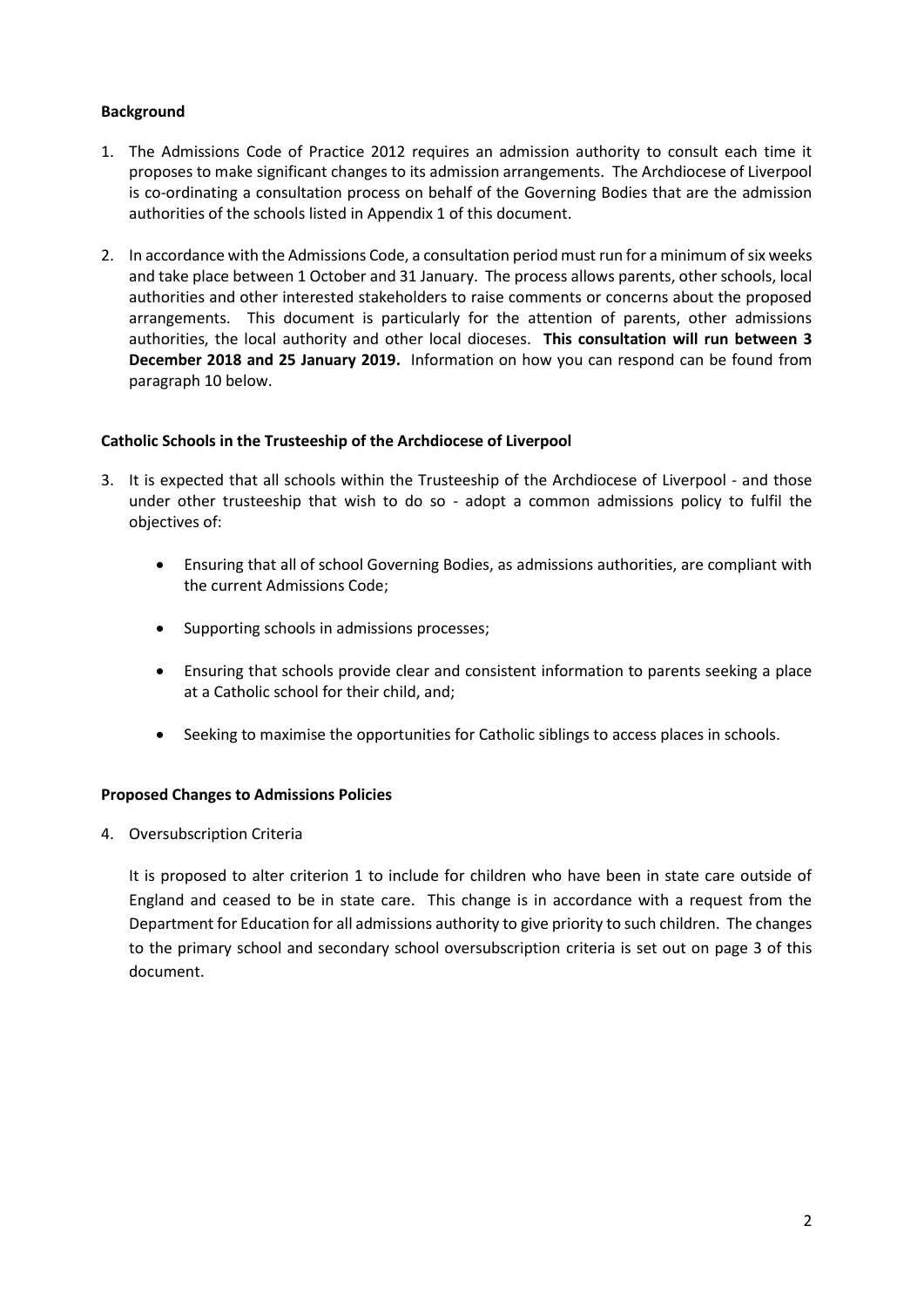# Existing Primary School Oversubscription Criteria

- 1. Looked After Children and previously Looked After Children.
- 2. Baptised Catholic children who have a sibling in the school at the time of admission.
- 3. Baptised Catholic children resident in the [designated parish or parishes served by the school].
- 4. Other baptised Catholic children.
- 5. Other children who have a sibling in the school at the time of admission.
- 6. Children from other Christian denominations. Proof of Baptism in the form of a Baptismal Certificate or confirmation in writing that the applicant is a member of their Faith community from an appropriate Minister of Religion is required.
- 7. Children of other faiths. An appropriate Faith Leader would need to confirm in writing that the applicant is a member of their faith group.
- 8. Other children.

# Existing Secondary School Oversubscription Criteria

- 1. Looked After Children and previously Looked After Children.
- 2. Baptised Catholic children who have a sibling in the school at the time of admission.
- 3. Baptised Catholic children resident in the [designated parishes served by the school].
- 4. Other baptised Catholic children.
- 5. Other children who have a sibling in the school at the time of admission.
- 6. Children attending one of the following Catholic Feeder Primary Schools in the parishes named in criterion 3 above [feeder primary schools listed]:
- 7. Children from other Christian denominations. Proof of Baptism in the form of a Baptismal Certificate or confirmation in writing that the applicant is a member of their Faith community from an appropriate Minister of Religion is required.
- 8. Children of other faiths. An appropriate Faith Leader would need to confirm in writing that the applicant is a member of their faith group.
- 9. Other children

#### Proposed Primary School Oversubscription Criteria

- 1. Looked after children and previously looked after children. This includes children who appear to have been in state care outside of England and ceased to be in state care as a result of being adopted.
- 2. Baptised Catholic children who have a sibling in the school at the time of admission.
- 3. Baptised Catholic children resident in the [designated parish or parishes served by the school].
- 4. Other baptised Catholic children.
- 5. Other children who have a sibling in the school at the time of admission.
- 6. Children from other Christian denominations. Proof of Baptism in the form of a Baptismal Certificate or confirmation in writing that the applicant is a member of their Faith community from an appropriate Minister of Religion is required.
- 7. Children of other faiths. An appropriate Faith Leader would need to confirm in writing that the applicant is a member of their faith group.
- 8. Other children.

# Proposed Secondary School Oversubscription Criteria

- 1. Looked after children and previously looked after children. This includes children who appear to have been in state care outside of England and ceased to be in state care as a result of being adopted.
- 2. Baptised Catholic children who have a sibling in the school at the time of admission.
- 3. Baptised Catholic children resident in the [designated parishes served by the school].
- 4. Other baptised Catholic children.
- 5. Other children who have a sibling in the school at the time of admission.
- 6. Children attending one of the following Catholic Feeder Primary Schools in the parishes named in criterion 3 above [feeder primary schools listed]:
- 7. Children from other Christian denominations. Proof of Baptism in the form of a Baptismal Certificate or confirmation in writing that the applicant is a member of their Faith community from an appropriate Minister of Religion is required.
- 8. Children of other faiths. An appropriate Faith Leader would need to confirm in writing that the applicant is a member of their faith group.
- 9. Other children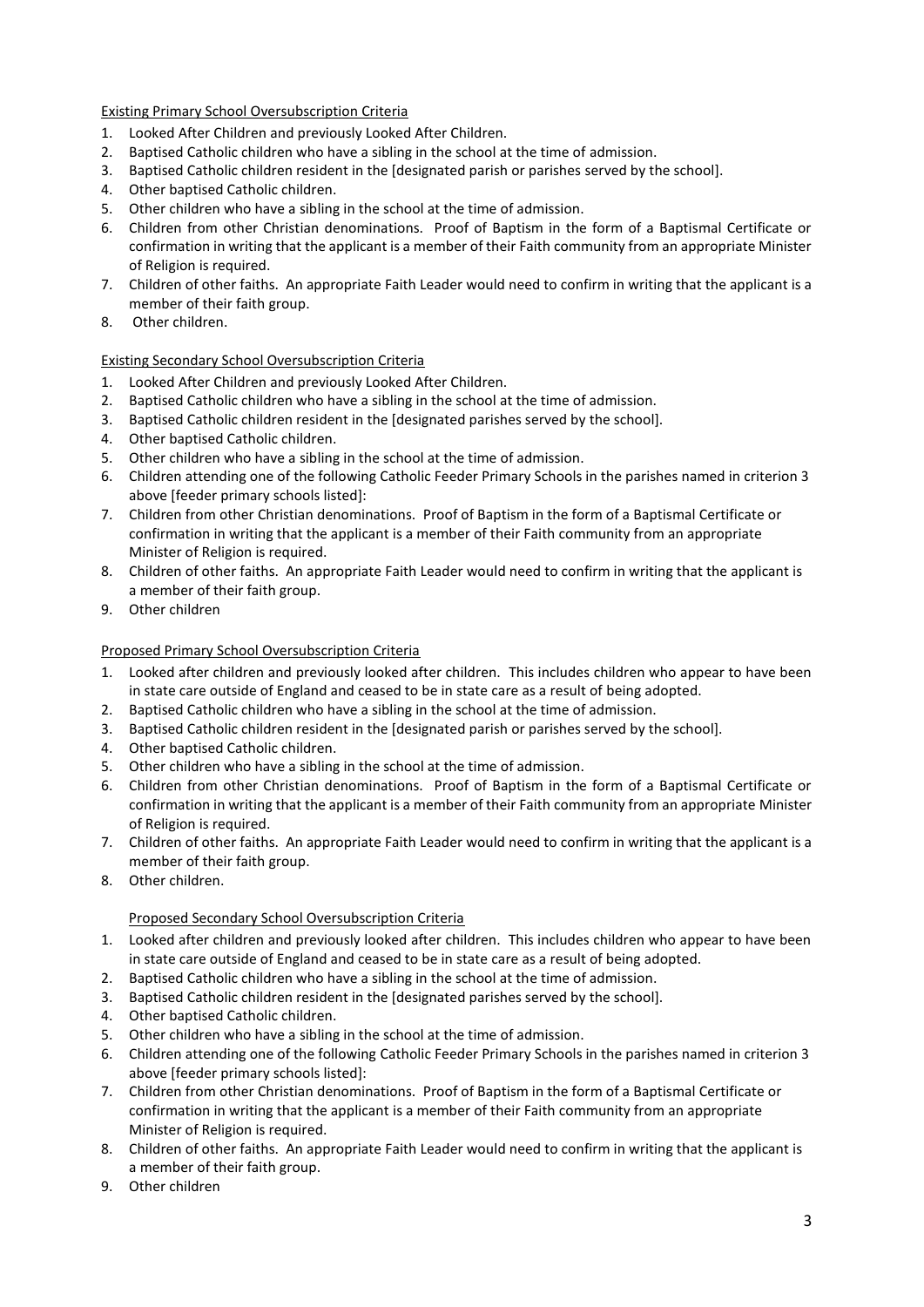# 5. Explanatory Notes to the Admission Policy

It is proposed to provide additional clarity to a number of notes in the common policy, as set out in Table 1 below:

| Table 1: Proposed Changes to Explanatory Notes |                                                                                                                                                                                                                                                                           |                                                                                                                                                                                                                                                                                                                                                                                                                                                                                                                                                                                                                                               |  |
|------------------------------------------------|---------------------------------------------------------------------------------------------------------------------------------------------------------------------------------------------------------------------------------------------------------------------------|-----------------------------------------------------------------------------------------------------------------------------------------------------------------------------------------------------------------------------------------------------------------------------------------------------------------------------------------------------------------------------------------------------------------------------------------------------------------------------------------------------------------------------------------------------------------------------------------------------------------------------------------------|--|
| <b>Note</b>                                    | <b>Current Wording</b>                                                                                                                                                                                                                                                    | <b>Proposed Wording</b>                                                                                                                                                                                                                                                                                                                                                                                                                                                                                                                                                                                                                       |  |
| a.                                             | All applications will be considered at the<br>same time and after the national closing<br>date. Applications received after that date<br>will be treated as late applications and will<br>not be considered until after the main<br>allocation of places has taken place. | All applications submitted before the national closing date will be considered equally and included<br>in the Local Authority initial allocation of school places. Applications received after the national<br>closing date will be processed in accordance with the [local authority's] admissions scheme for<br>schools detailed in the [local authority's] admissions information booklets.                                                                                                                                                                                                                                                |  |
| k.                                             | If a child is a "summer born child", parents<br>can request that the date their child is<br>admitted to school is deferred to later in the<br>school year. However, the child has to start<br>school before the end of that school year.                                  | If a child is a "summer born child", parents can request that the date their child is admitted to school<br>is deferred to later in the school year. However, an application must be made for a place for the<br>relevant September intake and the child has to start school before the end of that school year.<br>Parents of children who are offered a place at the school before they are of compulsory school age<br>can defer their child's entry until later in the school year or until their child reaches compulsory school<br>age in that school year.                                                                             |  |
|                                                |                                                                                                                                                                                                                                                                           | Where entry is deferred, the school will hold the place for that child and not offer it to another child<br>during the remainder of the school year. Parents cannot defer entry beyond the term after the child's<br>fifth birthday, nor beyond the academic year for which the original application was accepted. Parents<br>can also request that their child attends part-time until their child reaches compulsory school age.<br>Parents of a summer born child, born between April and August, may choose not to send that child<br>to school until the September following their fifth birthday. The expectation would be that parents |  |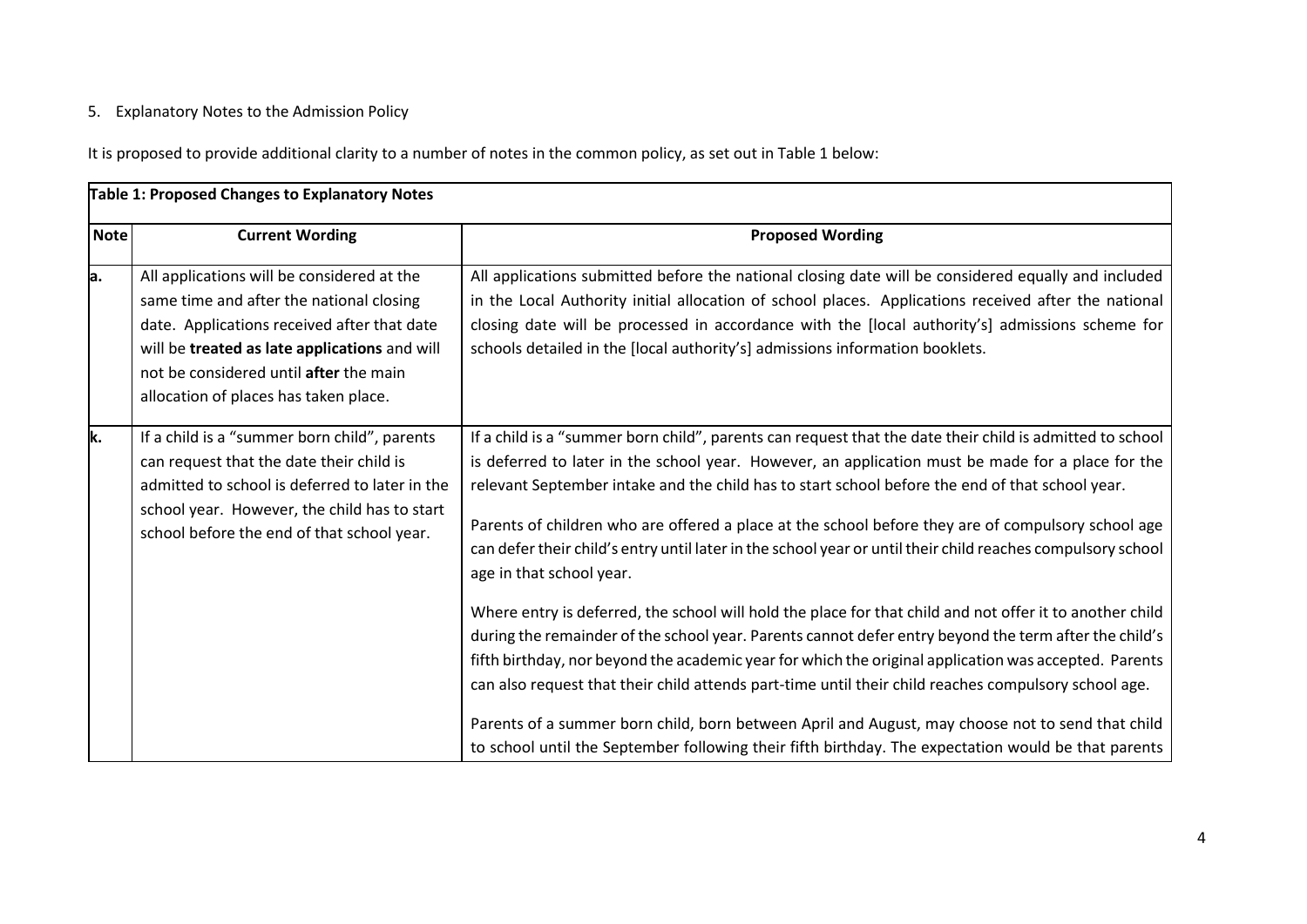|    |                                                                                                                                                                                                                                                                  | have decided that their child miss the reception year and would be applying for a year 1 place,<br>depending upon availability.<br>A request for a full year deferral with a start in Reception would be considered to be an application<br>to admit outside the normal age range (see below)                                                                                                                                                                                                               |
|----|------------------------------------------------------------------------------------------------------------------------------------------------------------------------------------------------------------------------------------------------------------------|-------------------------------------------------------------------------------------------------------------------------------------------------------------------------------------------------------------------------------------------------------------------------------------------------------------------------------------------------------------------------------------------------------------------------------------------------------------------------------------------------------------|
| k. | If a parent wishes their child to be educated<br>out of their normal school year (kept back a<br>year), they must discuss this with the school<br>before applying. However, the decision on<br>this rests with the school (para 2.17 of the<br>Admissions Code). | If a parent wishes their child to be educated out of their normal age group (e.g. if the child is gifted<br>and talented or has experienced problems such as ill health or is a summer born child) they must<br>discuss this with the school before applying for a place. The decision rests with the school as<br>admission authority as per para 2.17 of the Admissions Code.<br>If there is more than one application for an available place reference will be made to the<br>oversubscription criteria. |
| g. | The published oversubscription criteria will<br>be applied                                                                                                                                                                                                       | The published oversubscription criteria for the relevant year group will be applied.                                                                                                                                                                                                                                                                                                                                                                                                                        |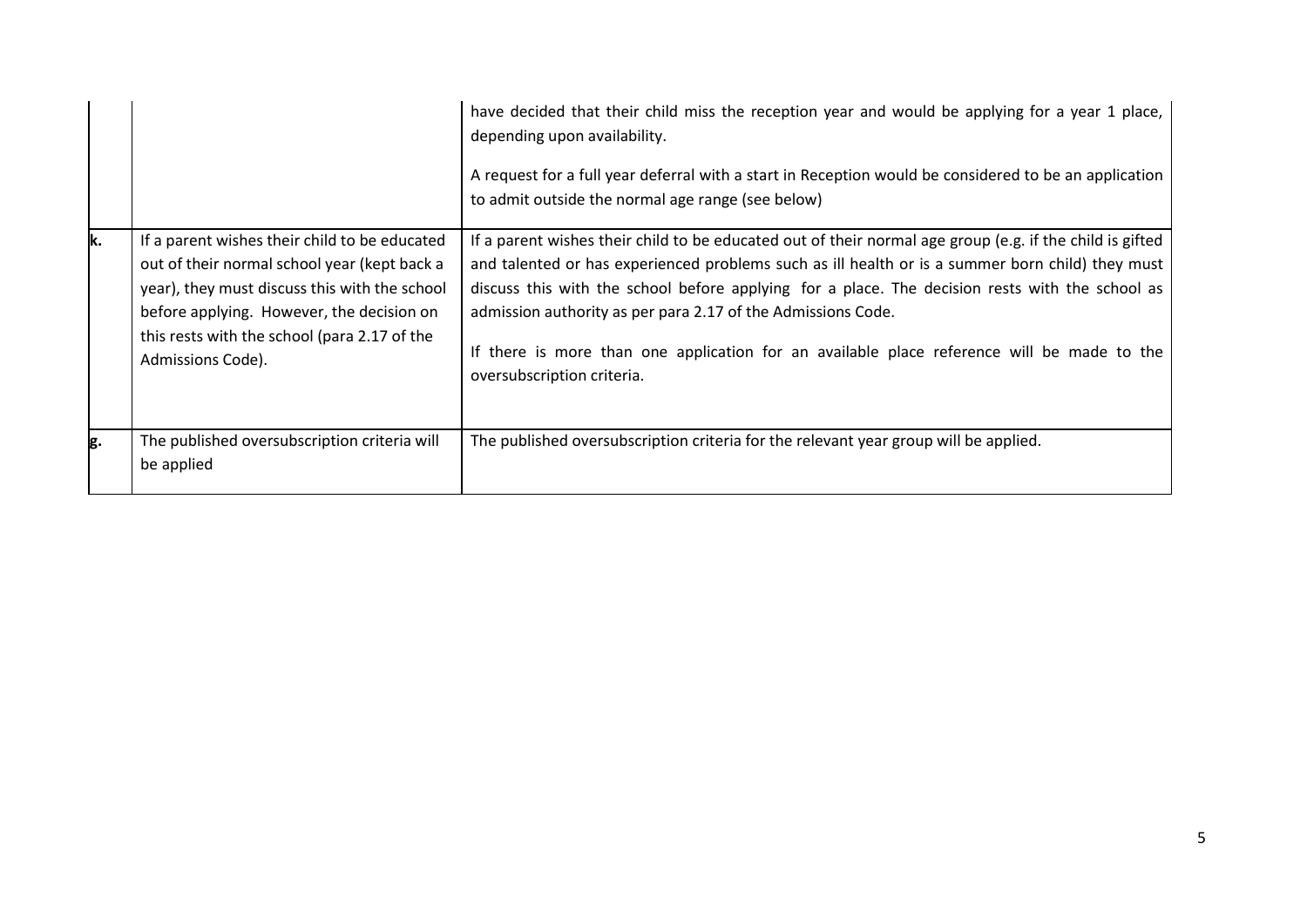# **Schools Consulting on Changes to Admissions Policy**

- 6. The Archdiocese of Liverpool is undertaking this statutory consultation process with all interested parties on behalf of the schools listed at Appendix 1 of this document. They are listed in local authority groupings with primary, infant and junior schools first and secondary schools following them. The eight local authority areas in which there are schools involved in this consultation are: Halton, Knowsley, Lancashire, Liverpool, Sefton, St Helens, Warrington and Wigan.
- 7. A copy of the proposed admissions policy for each school can be accessed via the following link and clicking on the school name. Schools are arranged by local authority grouping. If you require a hard copy of the document please ask for one at the school. The document will also be made available on each school's website.

[http://www.liverpoolcatholic.org.uk/schools/Admissions-Consultations.](http://www.liverpoolcatholic.org.uk/schools/Admissions-Consultations)

# **School Consulting on Change to Planned Admission Number**

- 8. The Governing Body of All Saints' Catholic High School in Knowsley wishes to consult on a reduction in the school's planned admission number (PAN) from 210 to 200 with effect from September 2020. This means that the number of places available for children in Year 7 in 2020 – and all subsequent Year 7 cohorts – will be 200. For children who already have a place at the school in other year groups there will be no change; the admission number for all other years remain at 210.
- 9. Further information on these proposals can be accessed via the link below and clicking on the school name. If you require a hard copy of the document please ask for one at the school. The document will also be made available on the school's website.

<http://www.liverpoolcatholic.org.uk/schools/Admissions-Consultations>

# **How to Return Your Comments**

- 10. This consultation is co-ordinated by the Liverpool Archdiocese on behalf of each of the individual schools named in this document. The consultation period will run between 3 December 2018 and 25 January 2019 and you are invited to submit comments in writing about the proposal above to: The Archdiocese of Liverpool, Education Department, LACE, Croxteth Drive, Sefton Park, L17 1AA. Alternatively you may wish to e-mail[: aes@rcaol.co.uk.](mailto:aes@rcaol.co.uk) Comments should also be sent to the individual Chair of Governing Body at the school address.
- 11. Please submit any comments by Monday 28 January 2019. Following the consultation period each Governing Body will then need to meet before 28 February 2019 in order to formally determine the Governing Body's admission arrangements for the academic year commencing September 2020. Any subsequent objections will need to be made to the Office of the Schools Adjudicator by 15 May 2019.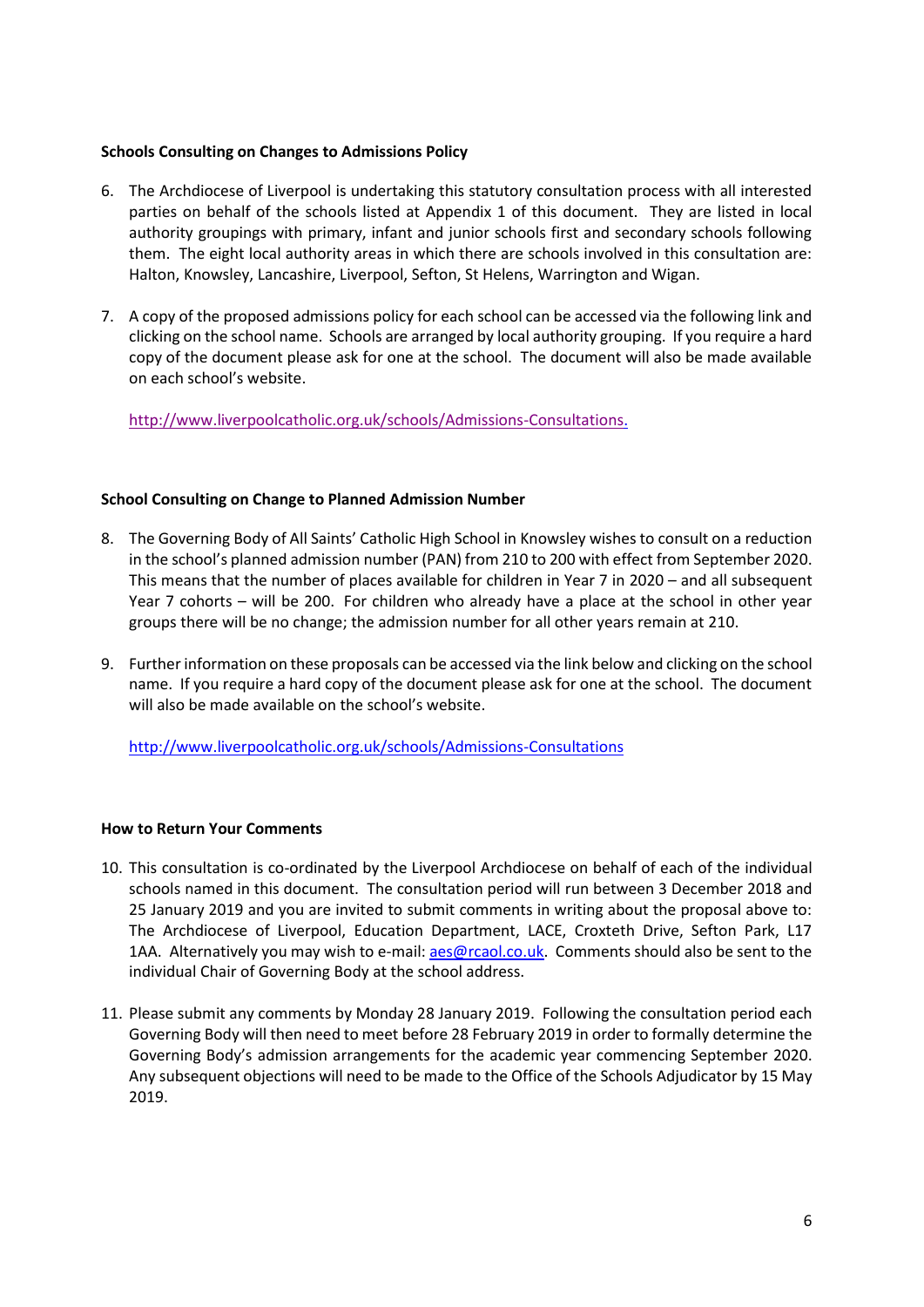# **Appendix 1 – Schools Consulting on Changes to Admissions Policy**

# **Halton Local Authority**

Our Lady of Perpetual Succour Catholic Primary School St Basil's Catholic Primary School St Bede's Catholic Infant School St Bede's Catholic Junior School St Gerard's Catholic Primary School St John Fisher Catholic Primary School St Michael's Catholic Primary School Ss Peter & Paul Catholic College

# **Knowsley Local Authority**

Holy Family Catholic Primary School, Cronton Holy Family Catholic Primary School Serving the Community, Halewood Our Lady's Catholic Primary School Ss Peter & Paul Catholic Primary School St Aidan's Catholic Primary School St Albert's Catholic Primary School St Aloysius' Catholic Primary School St Andrew the Apostle Catholic Primary School St Anne's Catholic Primary School St Brigid's Catholic Primary School St Columba's Catholic Primary School St John Fisher Catholic Primary School St Joseph the Worker Catholic Primary School St Joseph's Catholic Primary School St Laurence's Catholic Primary School St Leo's & Southmead Catholic Primary School Serving the Community St Luke's Catholic Primary School St Margaret Mary's Catholic Infant School St Margaret Mary's Catholic Junior School St Marie's Catholic Primary School St Mark's Catholic Primary School St Michael & All Angels' Catholic Primary School All Saints Catholic Centre for Learning St Edmund Arrowsmith Catholic Centre for Learning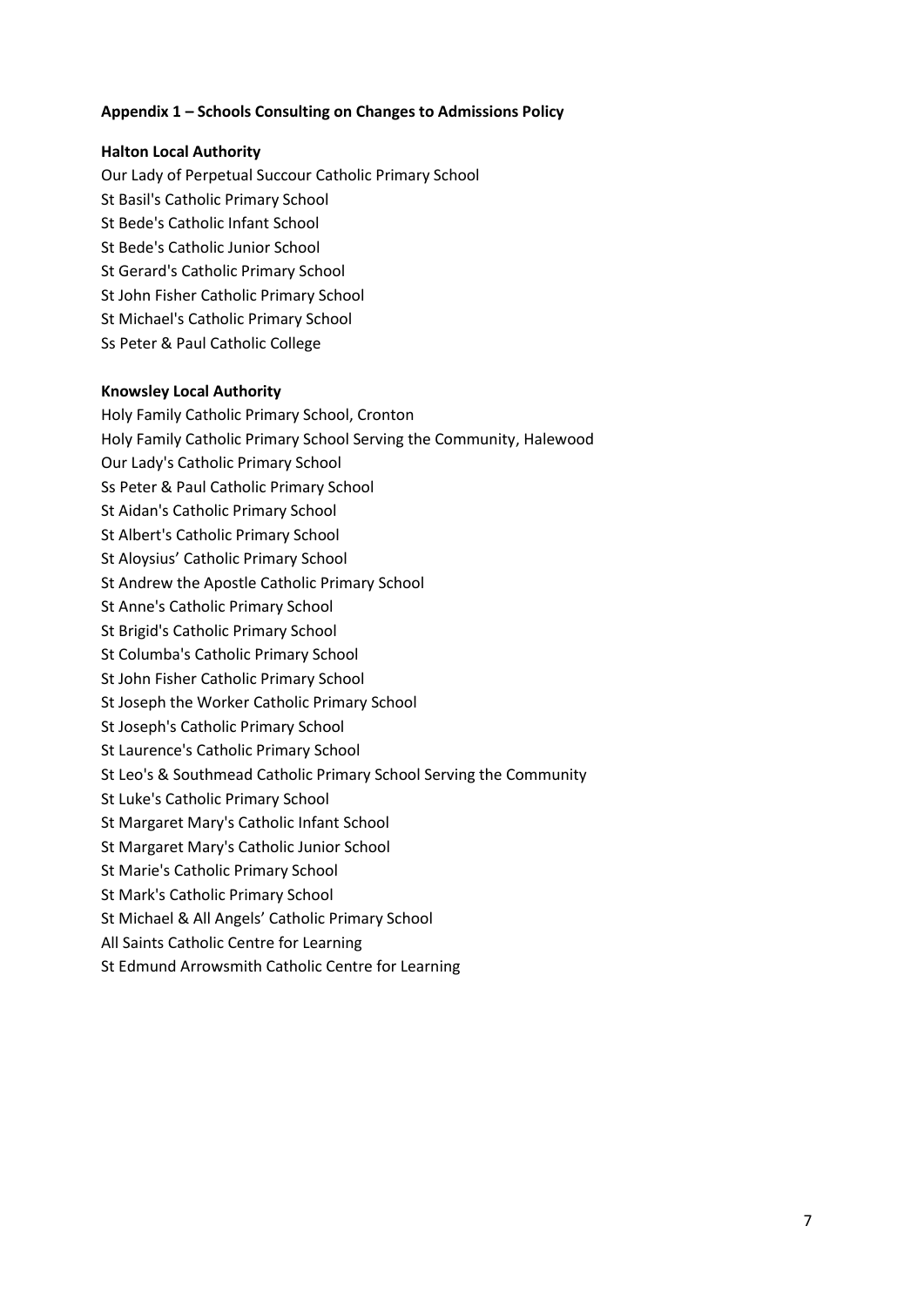#### **Lancashire Local Authority**

Our Lady & All Saints Catholic Primary School, Parbold Sacred Heart Catholic Primary School, Chorley Ss Peter & Paul Catholic Primary School, Mawdesley St Anne's Catholic Primary School, Leyland St Anne's Catholic Primary School, Ormskirk St Bede's Catholic Primary School, Clayton Green St Catherine's Catholic Primary School, Farington St Chad's Catholic Primary School, Whittle-le-Woods St Edmund's Catholic Primary School, Skelmersdale St Francis of Assisi Catholic Primary School, Skelmersdale St Gregory's Catholic Primary School, Chorley St James' Catholic Primary School, Skelmersdale St John's Catholic Primary School, Burscough St John's Catholic Primary School, Skelmersdale St Joseph's Catholic Primary School, Anderton St Joseph's Catholic Primary School, Brindle St Joseph's Catholic Primary School, Chorley St Joseph's Catholic Primary School, Withnell St Joseph's Catholic Primary School, Wrightington St Mary Magdalen Catholic Primary School, Penwortham St Mary's Catholic Primary School, Chorley St Mary's Catholic Primary School, Leyland St Mary's Catholic Primary School, Scarisbrick St Oswald's Catholic Primary School, Coppull St Oswald's Catholic Primary School, Longton St Richard's Catholic Primary School, Skelmersdale St Teresa's Catholic Primary School, Penwortham St Teresa's Catholic Primary School, Upholland All Hallows Catholic High School, Penwortham Holy Cross Catholic High School, Chorley Our Lady Queen of Peace Catholic High School, Skelmersdale St Mary's Catholic High School, Leyland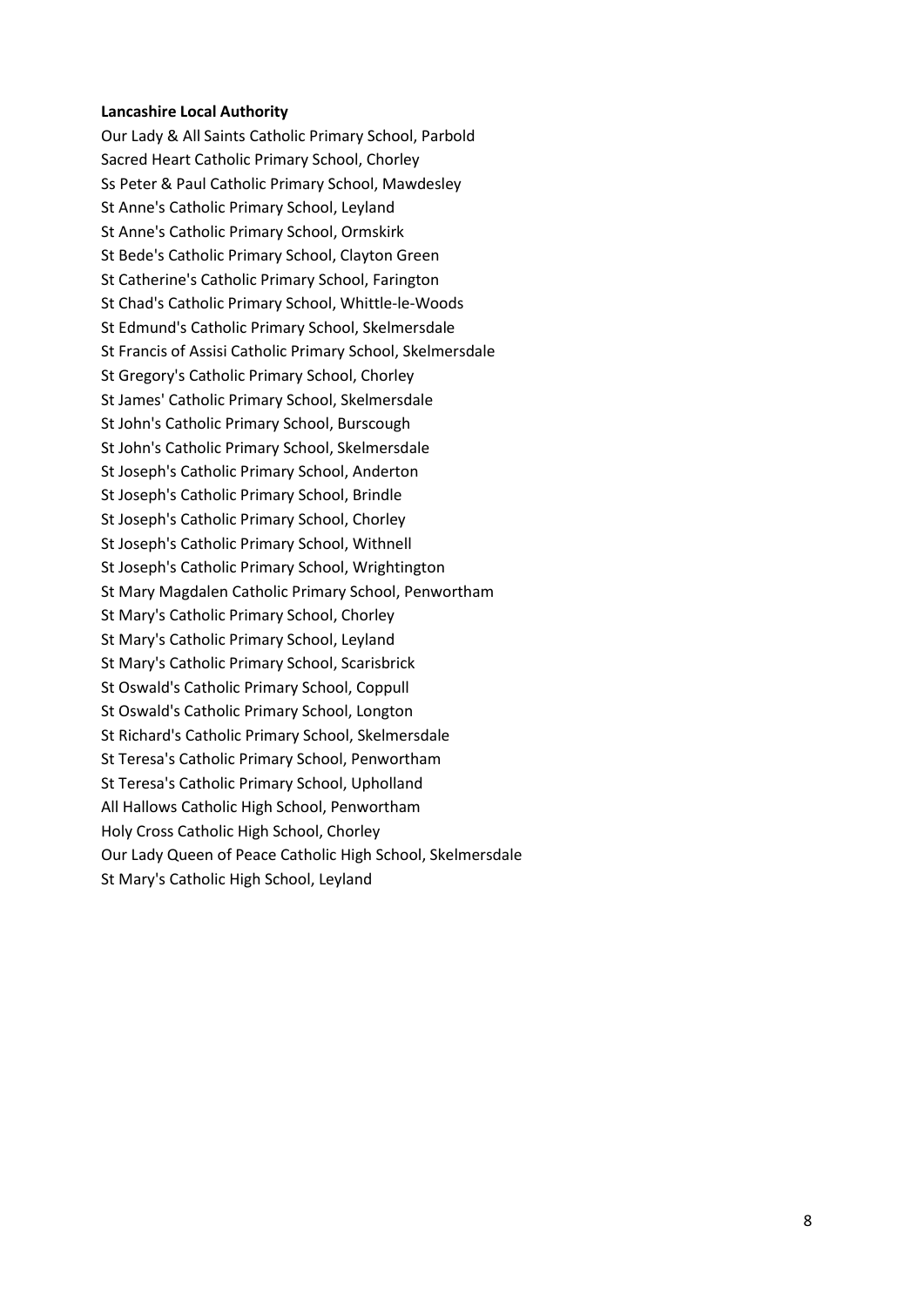#### **Liverpool Local Authority**

All Saints' Catholic Primary School Blessed Sacrament Catholic Primary School Christ the King Catholic Primary School Holy Cross Catholic Primary School Holy Family Catholic Primary School Holy Name Catholic Primary School Holy Trinity Catholic Primary School Much Woolton Catholic Primary School Our Lady & St Philomena's Catholic Primary School Our Lady & St Swithin's Catholic Primary School Our Lady Immaculate Catholic Primary School Our Lady of Good Help Catholic Primary School Our Lady of the Assumption Catholic Primary School Our Lady's Bishop Eton Catholic Primary School Sacred Heart Catholic Primary School St Ambrose Catholic Primary School St Anne's Catholic Primary School St Anthony of Padua Catholic Primary School St Austin's Catholic Primary School St Cecilia's Catholic Infant School St Cecilia's Catholic Junior School St Charles' Catholic Primary School St Christopher's Catholic Primary School St Clare's Catholic Primary School St Cuthbert's Catholic Primary School St Finbar's Catholic Primary School St Francis de Sales Catholic Infant School St Francis de Sales Catholic Junior School St Gregory's Catholic Primary School St Hugh's Catholic Primary School St John's Catholic Primary School St Matthew's Catholic Primary School St Michael's Catholic Primary School St Nicholas' Catholic Primary School St Oswald's Catholic Infant School St Oswald's Catholic Junior School St Paschal Baylon Catholic Primary School St Patrick's Catholic Primary School St Paul's & St Timothy's Catholic Infant School St Paul's Catholic Junior School St Sebastian's Catholic Primary School St Teresa of Lisieux Catholic Primary School St Vincent de Paul Catholic Primary School The Trinity Catholic Primary School Archbishop Beck Catholic High School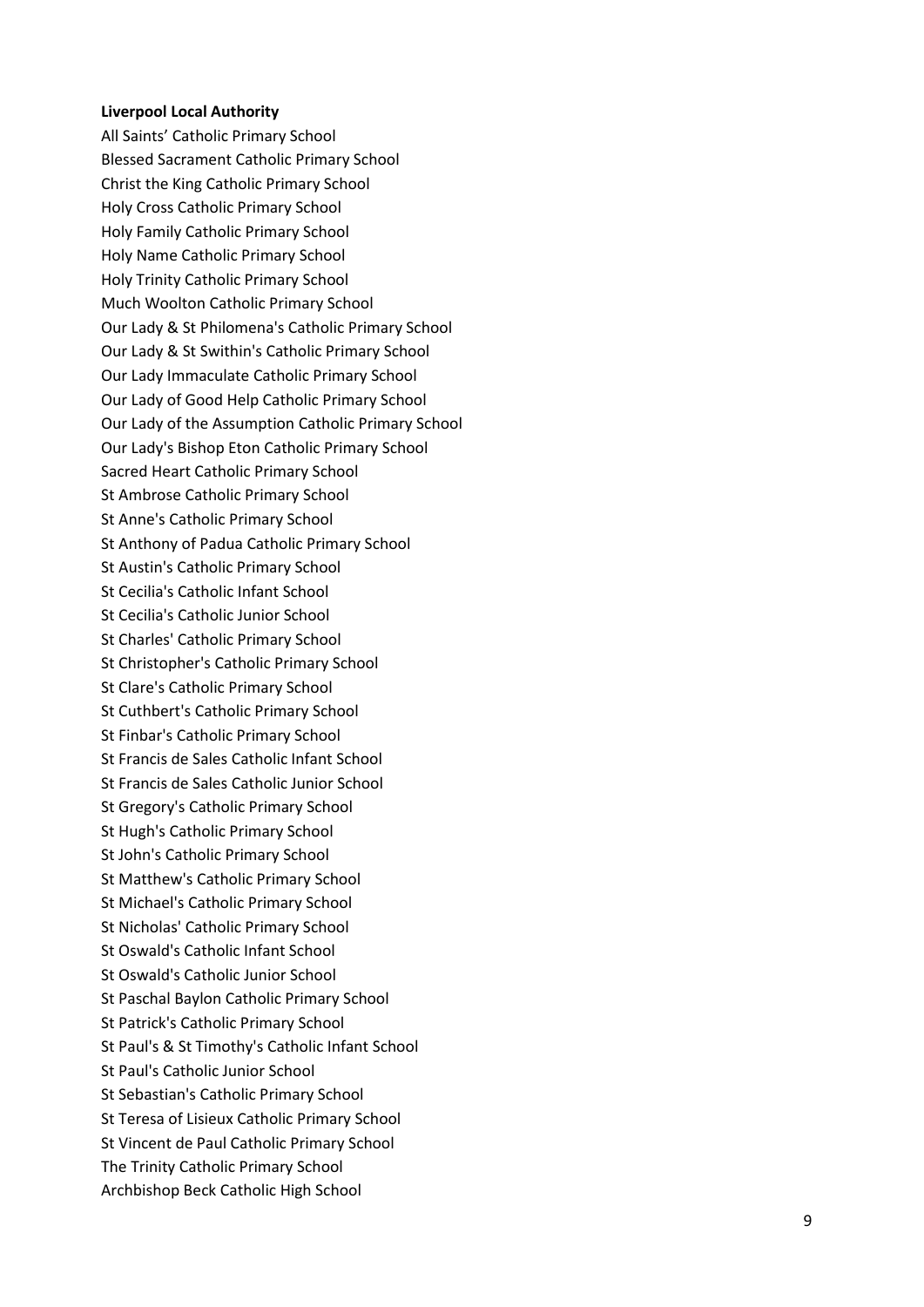Broughton Hall Catholic High School Cardinal Heenan Catholic High School St Julie's Catholic High School

#### **Sefton Local Authority**

All Saints Catholic Primary School English Martyrs' Catholic Primary School Great Crosby Catholic Primary School Holy Family Catholic Primary School Holy Rosary Catholic Primary School Holy Spirit Catholic Primary School Our Lady of Compassion Catholic Primary School Our Lady of Lourdes Catholic Primary School Our Lady of Walsingham Catholic Primary School Our Lady Queen of Peace Catholic Primary School Our Lady Star of the Sea Catholic Primary School St Benedict's Catholic Primary School St Edmund's & St Thomas' Catholic Primary School St Elizabeth's Catholic Primary School St George's Catholic Primary School St Gregory's Catholic Primary School St Jerome's Catholic Primary School St John Bosco Catholic Primary School St Mary's Catholic Primary School St Monica's Catholic Primary School St Patrick's Catholic Primary School St Robert Bellarmine Catholic Primary School St Teresa's Catholic Infant School St William of York Catholic Primary School Ursuline Catholic Primary School Christ the King Catholic High School Maricourt Catholic High School Sacred Heart Catholic High School Savio Salesian College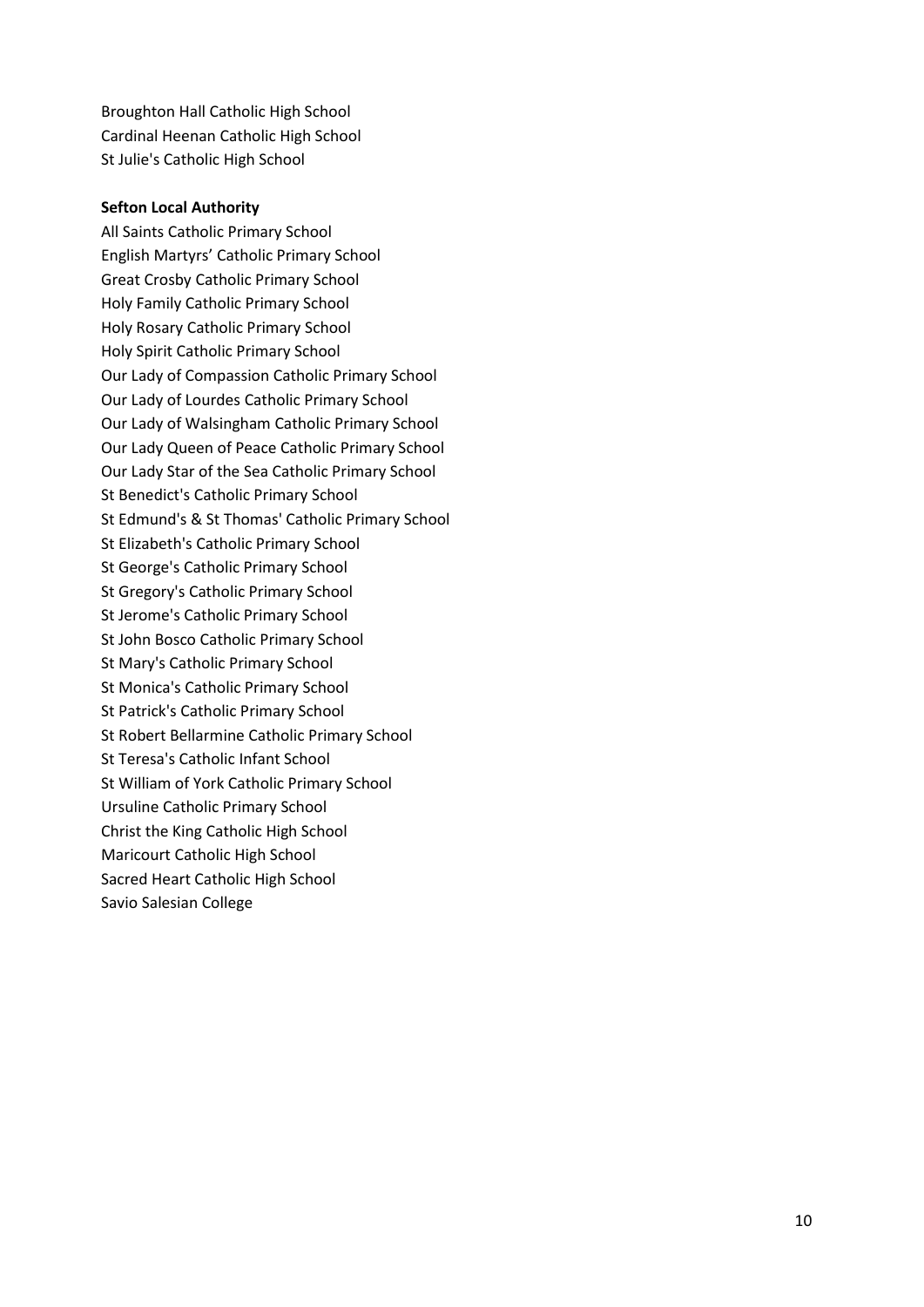# **St Helens Local Authority**

Corpus Christi Catholic Primary School English Martyrs' Catholic Primary School Holy Cross Catholic Primary School Holy Spirit Catholic Primary School St Anne's Catholic Primary School St Austin's Catholic Primary School St Bartholomew's Catholic Primary School St John Vianney Catholic Primary School St Julie's Catholic Primary School St Mary's Catholic Primary School, Birchley St Mary's Catholic Primary School, Blackbrook St Mary's Catholic Infant School St Mary's Catholic Junior School St Peter & St Paul Catholic Primary School St Teresa's Catholic Primary School St Theresa's Catholic Primary School St Thomas of Canterbury Catholic Primary School St Augustine of Canterbury Catholic High School St Cuthbert's Catholic High School

#### **Warrington Local Authority**

Sacred Heart Catholic Primary School St Alban's Catholic Primary School St Benedict's Catholic Primary School St Bridget's Catholic Primary School St Joseph's Catholic Primary School St Lewis' Catholic Primary School St Oswald's Catholic Primary School St Paul of the Cross Catholic Primary School St Peter's Catholic Primary School St Stephen's Catholic Primary School St Vincent's Catholic Primary School St Gregory's Catholic High School